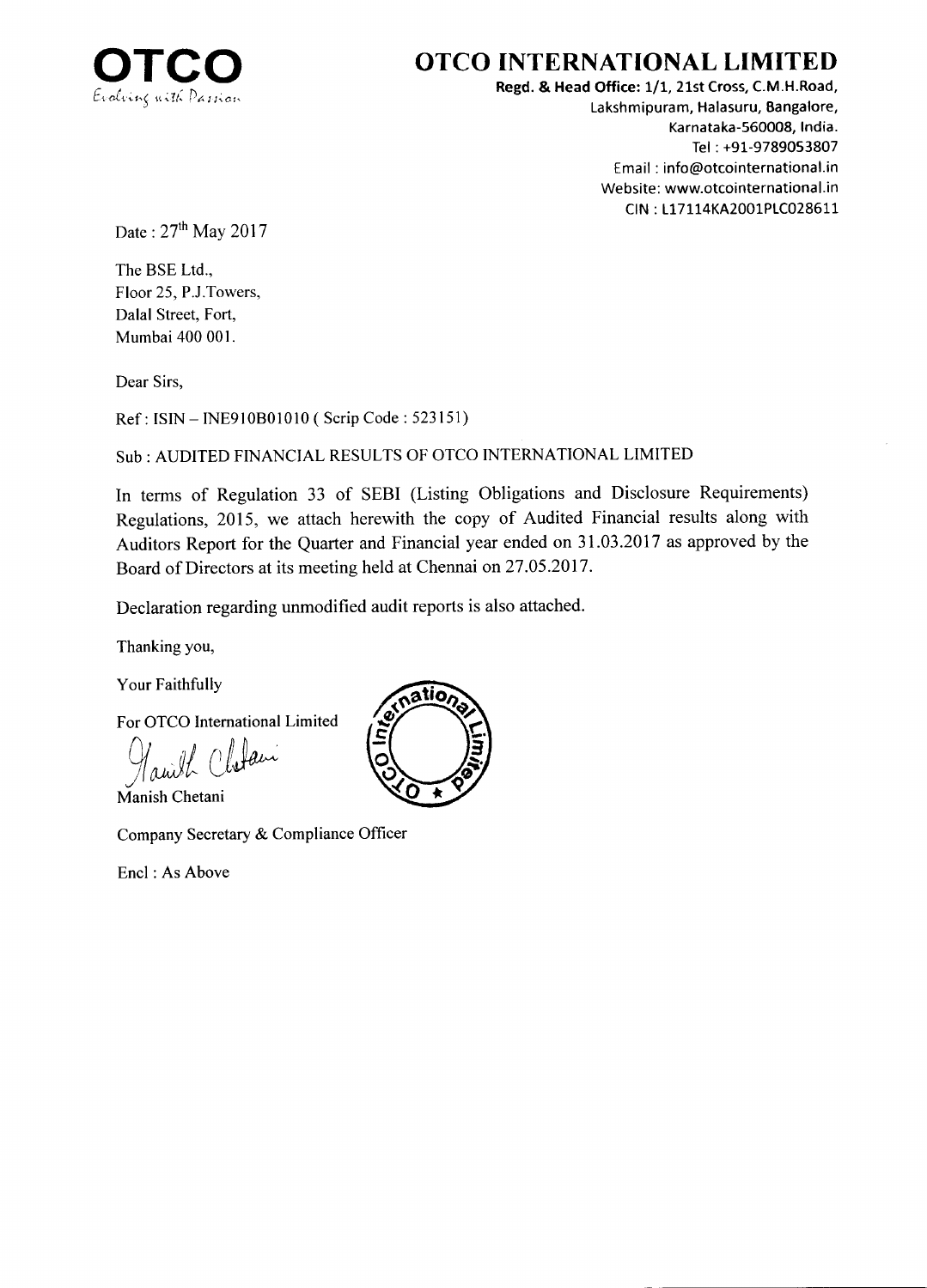

# OTCO INTERNATIONAL LIMITED

Regd. & Head Office: 1/1, 21st Cross, C.M.H.Road, Lakshmipuram, Halasuru, Bangalore, Karnataka-56OO08, lndia. Tel : +91-9789053807 Email : info@otcointernational.in Website: www.otcointernational.in CIN : 117114KA2001P1C028611

Date: 27<sup>th</sup> May 2017

The BSE Ltd., Floor 25, P.J.Towers, Dalal Street, Fort, Mumbai 400 001

Dear Sirs,

Ref : OTCO International Limited (Scrip Code: 523151)

Sub: Declaration regarding unmodified audit reports in respect of standalone financial statements for the year 2016-17.

In terms of second proviso to Regulation 33(3)(d) of SEBI (Listing Obligations and Disclosure Requirements) Regulations,20l5, it is declared that the auditor has expressed an unmodified opinion(s) on the audited financial results of the company for the quarter and year ended  $31<sup>st</sup>$ March, 2017.

Thanking you,

Your Faithfully

For OTCO International Limited

 $\overline{\mathbf{r}}$ Mr. Bikash D

Chief Financial Officer

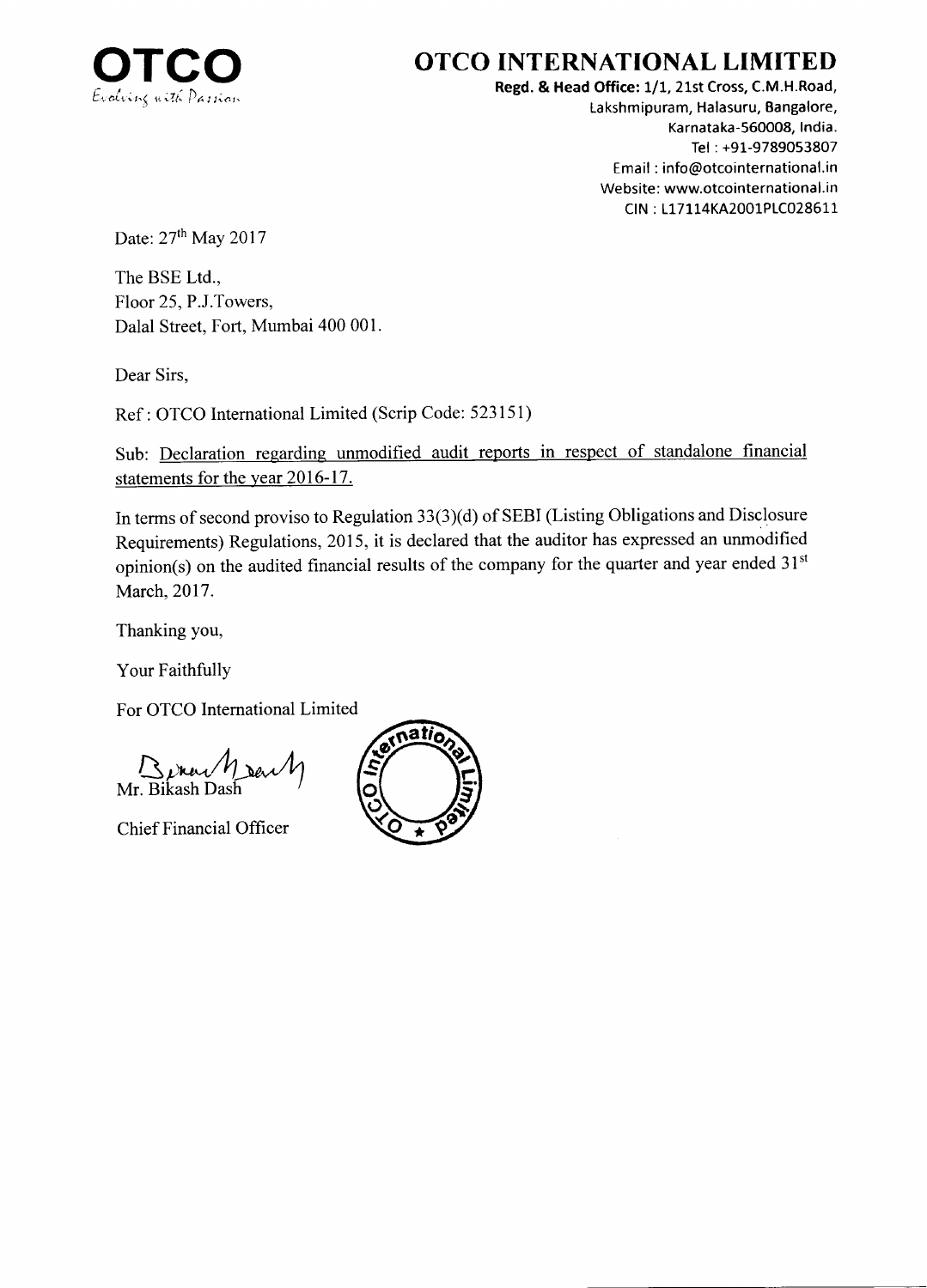### Independent Auditor's Report To The Board of Directors **Otco International Limited**

1. We have audited the accompanying statement of Financial Results of Otco International limited ('The Company') for the year ended March 31st, 2017 ("the statement"), being submitted by the companies pursuant to the requirement of Regulation 33 of the SEBI (Listing Obligations and Disclosure Requirements) Regulations, 2015 read with circular No. CIR/CFD/FAC/62/2016 dated July 5th,

This statement is the responsibility of the Company's management and has been approved by the Board of Directors, has been compiled from the financial statements prescribed under section 133 of Companies Act, 2013 read with relevant rules issued there under and other Accounting Principles generally accepted in India. Our responsibility is to express an opinion on the Statement based on our audit of such financial statements.

2. We conducted our audit in accordance with the Standard on Auditing issued by the Institute of Chartered Accountants of India. Those standards require that we comply with ethical requirements and plan and perform the audit to obtain reasonable assurance about the Statement is free from material misstatement.

An audit involves performing procedures to obtain audit evidence about the amounts and the disclosure in the statement. The procedure selected depends on the auditor's judgement, including the assessment of the risk of material misstatement of the statement, whether due to frauds or error. In making those risk assessments, the auditor considers internal control relevant to the company's preparation and fair presentation of the statement in order to design audit procedure that are appropriate in the circumstances, but not for the purpose of expressing an opinion on the effectiveness of the company's internal control. An audit also includes evaluating the appropriateness of the accounting policies used and the reasonableness of the accounting estimates made by the management, as well as evaluating the overall presentation of the statement.

We believe that audit evidence obtained by us is sufficient and appropriate to provide a basis for our audit report.

- 3. In our opinion and to best of our information and according to the explanations given to us, the statement:
	- a) Is presented in accordance with the requirement of Regulation 33 of the SEBI (Listing Obligations and Disclosure Requirements) Regulations, 2015 as modified by the circular No. CIR/CFD/FAC/62/2016 dated July 5<sup>th</sup>, 2016.

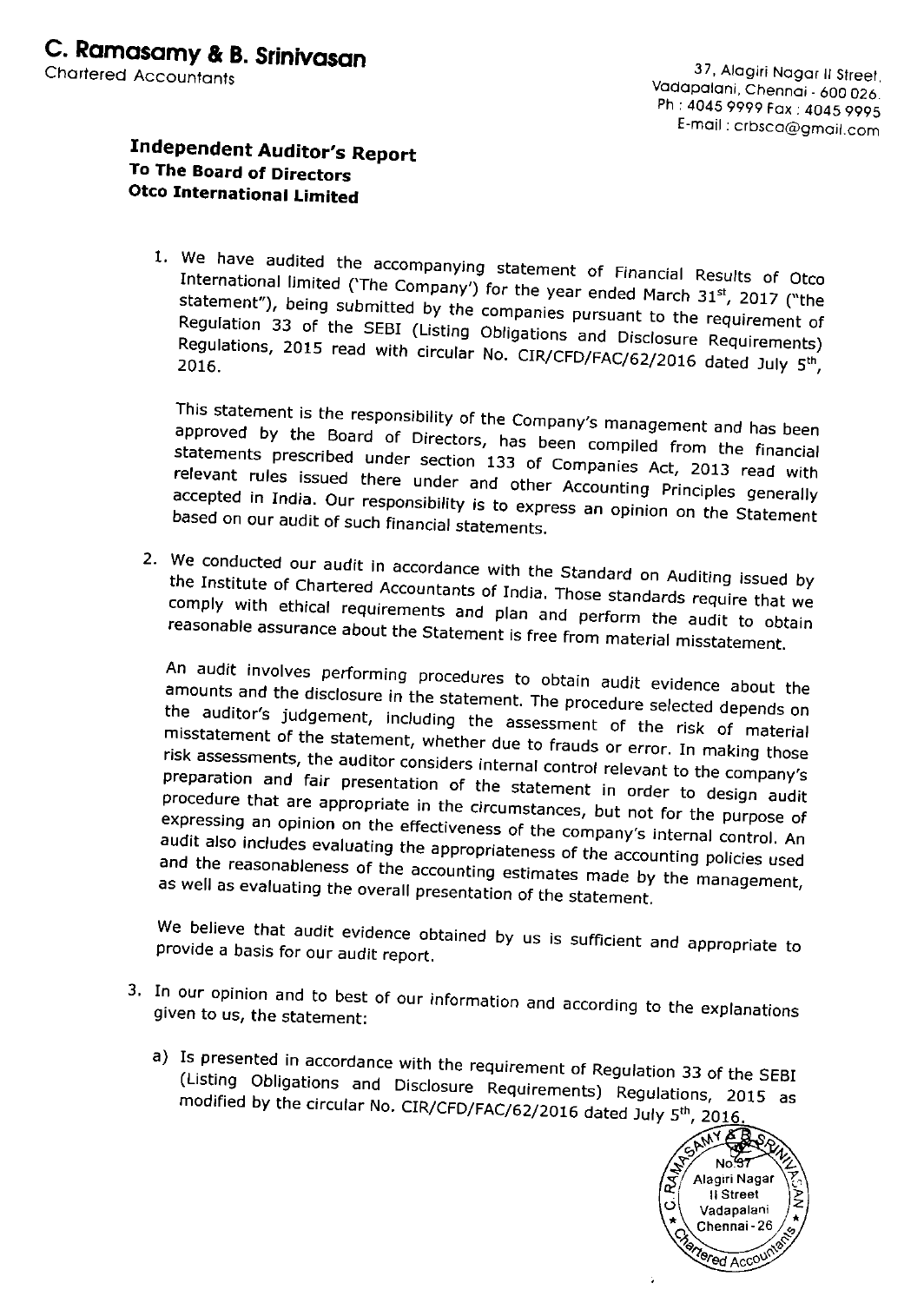- b) gives a true and fair view in conformity with the aforesaid Accounting Standard and other accounting principles generally accepted in India of the net profit, total comprehensive profit and other financial information
- 4. The statement includes the results of the Quarter ended March 31st, 2017 being the balancing figures between the audited figures in respect of the full financial<br>year and the unaudited year to date figures up to the third quarter of the current<br>financial year.

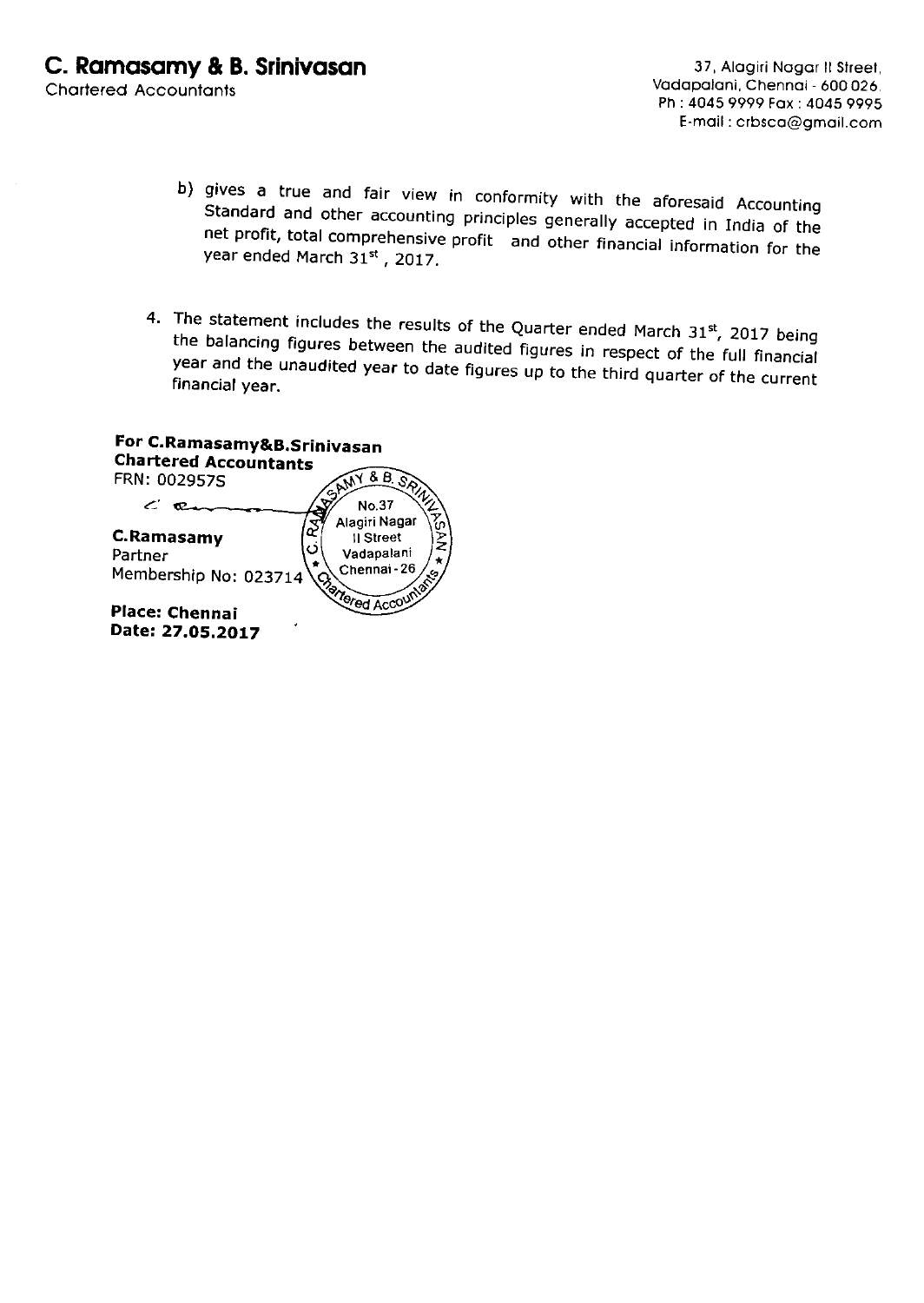#### OTCO INTERNATIONAL LIMITED I/I,2IST CROSS. C.M.H ROAD, LAKSHMIPURAM, HALASURU, BANGALORE, KARNATAKA - 560008 Corporate ldentity Number: Ll7ll4KA200lPLC0286l I

Tel: +91-80-25296825, Email:info@otcointernational.in website: www.otcointernational.in

#### STATEMENT OF STANDALONE AUDITED RESULTS FOR THE QUARTER ENDED 31.03.2017

|                                                                               |                  |                  | (Amount Rs. In Lacs Except EPS) |                          |                          |  |
|-------------------------------------------------------------------------------|------------------|------------------|---------------------------------|--------------------------|--------------------------|--|
| <b>Particulars</b>                                                            | Quarter<br>ended | Quarter<br>ended | Quarter<br>ended                | year ended<br>31.03.2017 | year ended<br>31.03.2016 |  |
|                                                                               | 31.03.2017       | 31.12.2016       | 31.03.2016                      |                          |                          |  |
|                                                                               | Audited*         | <b>Unaudited</b> | Audited*                        | <b>Audited</b>           | <b>Audited</b>           |  |
| 1. Income from opertations                                                    |                  |                  |                                 |                          |                          |  |
| (a) Net sales/Income from Operations                                          | 104.35           |                  | 105.77                          | 149.35                   | 550.00                   |  |
| (b) Other Operating Income                                                    | 3.26             | 1.21             | 0.62                            | 5.71                     | 1.40                     |  |
| <b>Total Income from Operations (Net)</b>                                     | 107.61           | 1.21             | 106.39                          | 155.06                   | 551.40                   |  |
| 2. Expenditure                                                                |                  |                  |                                 |                          |                          |  |
| a.Direct expenses                                                             | 96.21            | (2.17)           | 69.35                           | 113.08                   | 431.07                   |  |
| b. Increase / decrease in stock in trade                                      |                  |                  |                                 |                          |                          |  |
| c. Employees Cost                                                             | 0.40             | 3.35             | 3.14                            | 12.13                    | 10.38                    |  |
| d. Depreciation & Amortisation                                                | 0.44             | 0.30             | 0.82                            | 1.07                     | 1.51                     |  |
| e. Other expenditure                                                          | 9.51             | 1.30             | 8.88                            | 19.36                    | 24.11                    |  |
| g. Total                                                                      | 106.56           | 2.78             | 82.19                           | 145.64                   | 467.07                   |  |
| 3. Profit/ (Loss) from operations before other                                |                  |                  |                                 |                          |                          |  |
| Income, Finance costs and Exceptional Items (1-2)                             | 1.05             | (1.57)           | 24.20                           | 9.42                     | 84.33                    |  |
| 4. Other Income                                                               |                  | $\blacksquare$   |                                 | $\blacksquare$           | $\blacksquare$           |  |
| 5. Profit / (Loss) from ordinary activities before finance cost and           |                  |                  |                                 |                          |                          |  |
| exceptional Items $(3+4)$                                                     | 1.05             | (1.57)           | 24.20                           | 9.42                     | 84.33                    |  |
| 6. Finance Cost                                                               |                  |                  |                                 |                          |                          |  |
| 7. Profit / (Loss) from ordinary activitie safter finance cost                |                  |                  |                                 |                          |                          |  |
| but before exceptional Items $(5\pm6)$                                        | 1.05             | (1.57)           | 24.20                           | 9.42                     | 84.33                    |  |
| 8. Exceptional items                                                          |                  |                  |                                 | $\overline{\phantom{a}}$ |                          |  |
| 9. Profit (+)/Loss (-) from ordinary Activities before tax $(7\pm8)$          | 1.05             | (1.57)           | 24.20                           | 9.42                     | 84.33                    |  |
| 10. Tax expense - PT/DT/FBT                                                   | 0.40             |                  | (2.79)                          | 0.40                     | 16.21                    |  |
| 11. Net Profit $(+)/$ Loss (-)from Ordinary Activities after Tax (9 $\pm$ 10) | 0.65             | (1.57)           | 26.99                           | 9.02                     | 68.12                    |  |
| 12. Extraordinary Item                                                        |                  |                  |                                 |                          |                          |  |
| 13. Net $Profit(+) / Loss(-)$ for the period $(11+12)$                        | 0.65             | (1.57)           | 26.99                           | 9.02                     | 68.12                    |  |
| 14. Paid-up equity share capital (2593624 @ Rs. 10 face value)                | 259.36           | 259.36           | 259.36                          | 259.36                   | 259.36                   |  |
| 15. Reserve exculding Revaluation Reserves as per                             |                  |                  |                                 |                          |                          |  |
| balance sheet of previous accounting year                                     |                  |                  |                                 | (149.07)                 | (158.09)                 |  |
| 16. Earnings Per Share (EPS)                                                  |                  |                  |                                 |                          |                          |  |
| a) Basic and dilluted EPS before extraordinary                                |                  |                  |                                 |                          |                          |  |
| Item for the period, for the year to date and for                             |                  |                  |                                 |                          |                          |  |
| the previous year (not to be annualized)                                      | 0.025            | (0.06)           | 1.04                            | 0.35                     | 2.63                     |  |
| b) Basic and diluted EPS after extraordinary                                  |                  |                  |                                 |                          |                          |  |
| Item for the period, for the year to date and for                             |                  |                  |                                 |                          |                          |  |
| the previous year (not to be annualized)                                      | 0.025            | (0.06)           | 1.04                            | 0.35                     | 2.63                     |  |
|                                                                               |                  |                  |                                 |                          |                          |  |

Note :

l.) The above results have been reviewed by the Audit Committee and taken on record by the board of Directors of the Company at its meeting held at Chennai on 27.05.2017

2.)There was no complaints from investors pending at the end of the quarter.

Figures for the previous periods have been regrouped/reclassified, wherever necessary, to make them comparable with the figures of the current period.

\*3.) The Last quarter figures represents the difference between the full financial year audited and year to date upto third quarter figures.

Place: Chennai



Whole Time Director DIN No.06429415

For OTCO International Limited